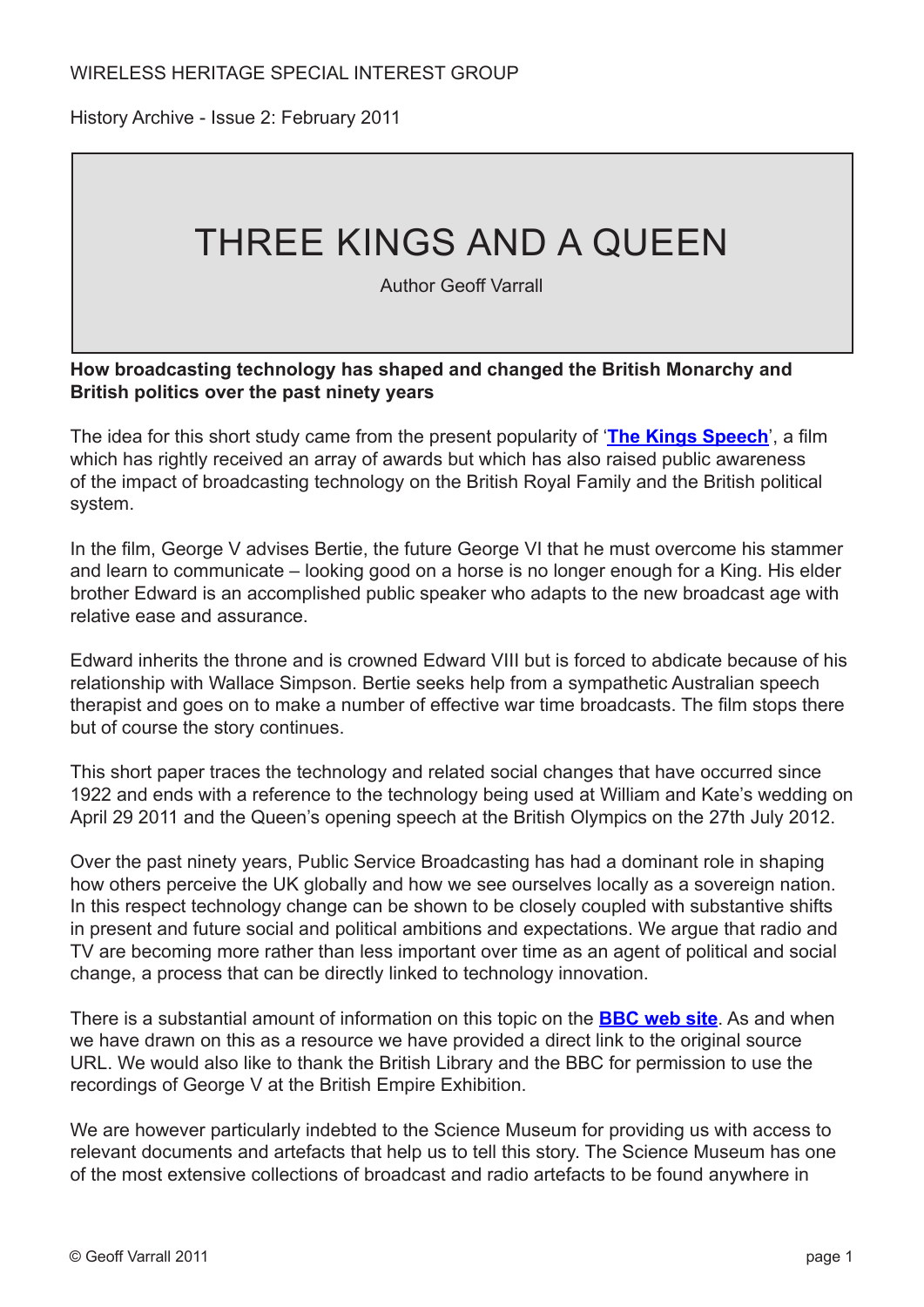the world. Only a very small fraction of these objects are presently on permanent show to the public.

This will be substantially redressed when the new Treasury Gallery, The Making of Modern Communications opens to the public in 2014/2015. The purpose of the gallery is to inform and inspire a new generation of broadcast and radio engineers but the exhibits will also demonstrate that a study of the past can directly help us to develop a more integrated approach to broadcast technology strategy and its direct impact on social, economic and political progress.

The new gallery is however only partially funded and requires additional investment to realise its potential both as a research resource and source of inspiration.

If you would like to become more closely involved in this fund raising process either as an individual or on a corporate basis then do please **[contact us](mailto:geoff@rttonline.com)**.

#### **Enabling component technologies**

The British naturally consider they that they were first in the public service broadcasting race but so do the Americans and the French consider neither claim is credible.

It can be stated with certainty that the British Broadcasting Company was formed on 18th October 1922 with the Marconi Company as a prime contractor.

Broadcasting would however not have been technically or commercially feasible without the valve technology developed by Fleming, the diode valve and the triode valve developed by the American Lee de Forest, an amplifier and oscillator in one handy package.

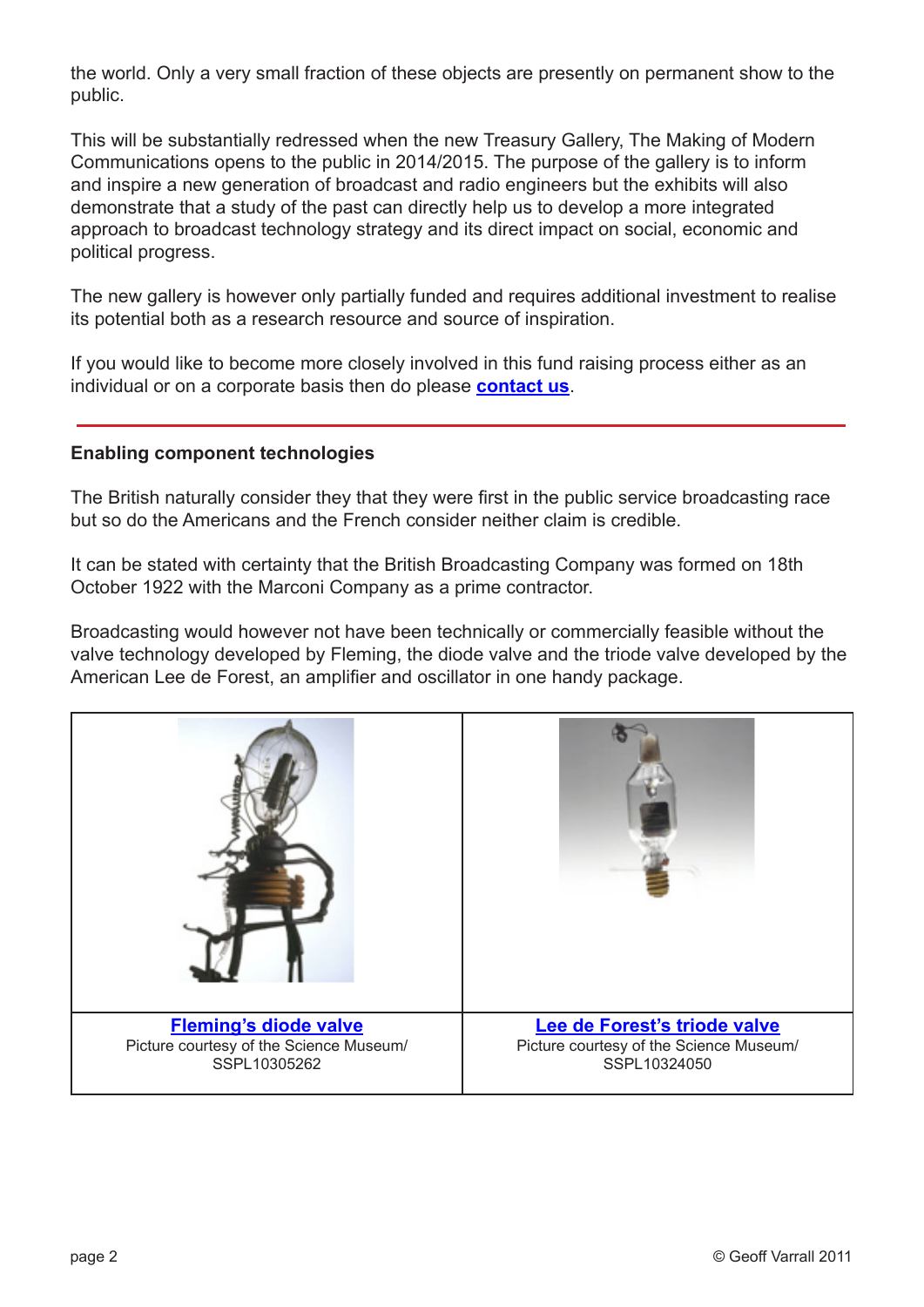By 1920 two receiver architectures, direct conversion and the superhet were both understood in principle. The practical implementation of the superhet is usually credited to Edwin Armstrong and by the mid 1920,s in the US most receivers used this technique.

Adoption in UK and Europe was slower and crystal sets remained popular for a number of years partly due to their low cost and partly due to the fact that they needed no battery, working off the power from the incoming radio signal – a neat trick to replicate in a modern mobile phone.

However a basic economic truth was established that it is relatively easy to build the transmission network and relatively difficult to design user equipment that can be manufactured at a low enough cost and high enough performance to encourage the mass market adoption needed to produce a return on investment – a scale performance conundrum that still dogs the industry today.

## **Enabling transmission technologies – the long wave to medium wave to short wave to VHF transition**

On the transmission side **[a medium wave transmitter designed by Captain Henry Round](http://www.sciencemuseum.org.uk/onlinestuff/stories/2lo.aspx)  [and Charles Franklin of Marconi's Wireless Telegraph Company](http://www.sciencemuseum.org.uk/onlinestuff/stories/2lo.aspx)** was brought into use in May 1922 located in an attic at Marconi House (close to Bush House) and using the call sign 2LO. The first broadcast from 2LO by the newly formed BBC was on November 14th.



It was 2LO that broadcast George V and Edward, the future Edward VIII from the Empire Exhibition at Wembley in 1924. George V's part of the speech was recorded by the Gramophone Company (HMV) in Hayes and possibly also Columbia and is an early example of electrical recording reproduced **[here](http://www.rttonline.com/documents/01Track1.wma)** courtesy of a WAV file provided from the British Library Sound Archives. (Used with the joint permission of the British Library and the BBC sound archive department). A year later Bertie was asked to perform the same duty – a torture graphically acted out in the film.

# **Microphones as an enabling technology**

Stammer or no stammer these were high profile events and the corporation needed a compact microphone that could capture speech accurately. Captain Round led a design project with a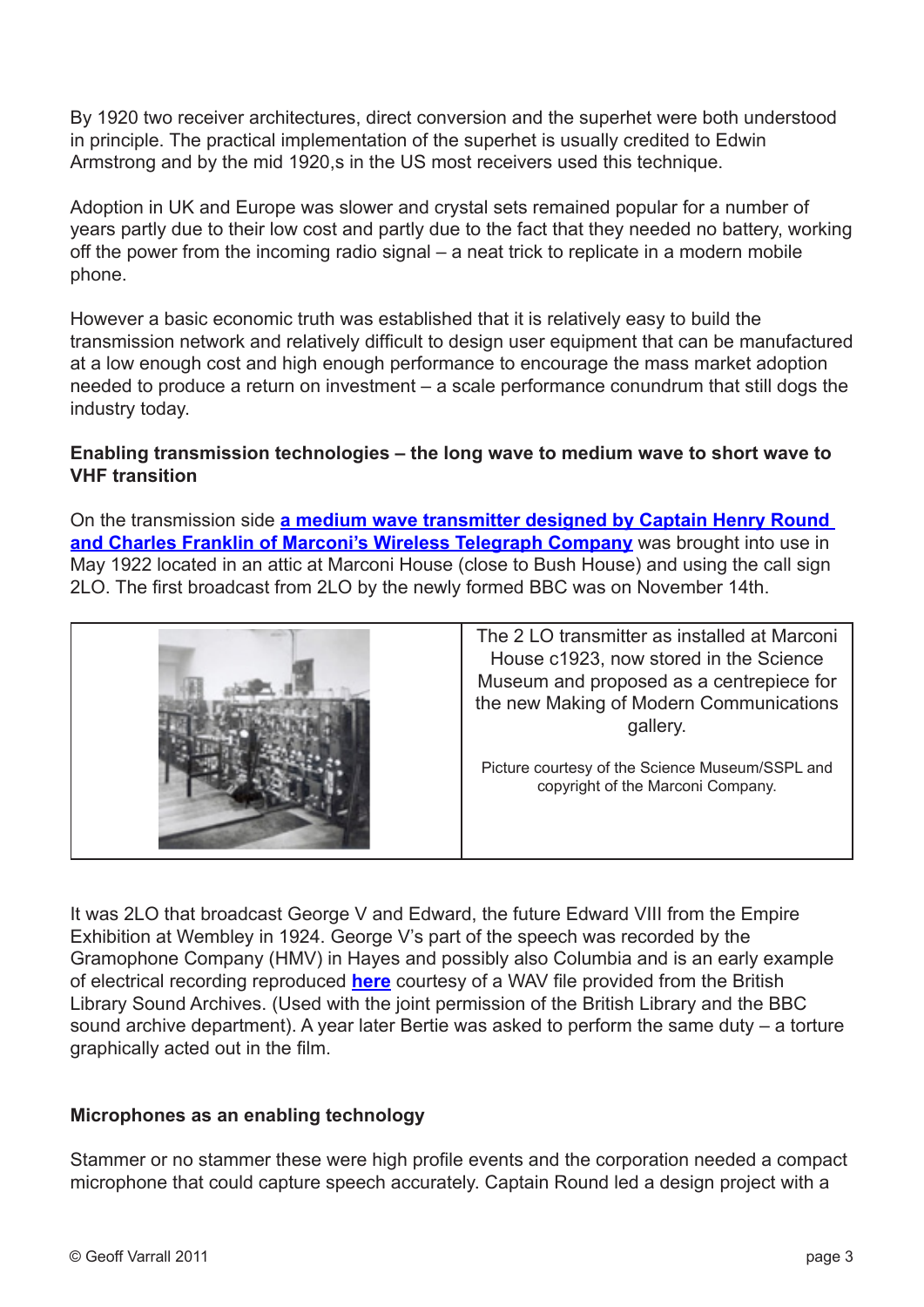colleague, AJ Sykes, which resulted in the **[Round Sykes Microphone](http://www.bbc.co.uk/historyofthebbc/collections/bbc_collection/collection_archive_tech.shtml)** introduced in 1923. Over time microphones came to be optimised for studio or outdoor use – the most significant innovations being the **[ribbon microphone](http://www.bbc.co.uk/historyofthebbc/collections/bbc_collection/collection_archive_tech.shtml)** and the **[lip microphone](http://www.bbc.co.uk/historyofthebbc/collections/bbc_collection/collection_archive_tech.shtml)**. Marconi-Reisz carbon microphones were a BBC standard from the late 1920,s to the late 1930,s. The BBC ribbon microphone became more common after 1936.

#### **Fifteen years of pre war investment and innovation**

The 2LO transmitter at Marconi House was replaced in 1925 with a new transmitter located in Selfridges in Oxford Street though kept in reserve until 1929 and a high power transmitter 5XX was installed in Daventry to provide country-wide reception from a single transmitter

In 1929 the BBC began transmissions from Brookmans Park, Hertfordshire, as the first stage in providing nationwide coverage of two alternative programmes on medium wave from a chain of high-power regional transmitters.

In 1925 John Logie Baird organized the first public demonstration of low-definition television though the technology was viewed with suspicion by BBC management.

Throughout the 1920's very few recordings were made of BBC broadcasts but in 1930 the BBC acquired a **[Blattnerphone](http://www.bbc.co.uk/ahistoryoftheworld/objects/hnj413KZQx2FKn6nCLnUJA)**, designed by British film maker Louis Blattner that used 6mm steel tape spooling through the machine at 5 ft per second, a major safety hazard. The end result was a recording only adequate for voice. Direct disc recording on MSS machines was introduced later in the 1930,s.

On the 22nd August 1932 experimental TV transmissions by the BBC started from a studio in Broadcasting House but more significantly short wave radio broadcasts started on the 19th December aimed at listeners cut off by "desert, snow and sea". On the 25th December **[George V gave the first broadcast to the Empire](http://www.bbc.co.uk/worldservice/history/story/2007/02/070123_html_1930s.shtml)** with a speech scripted by Rudyard Kipling.

In 1933 the Droitwich long wave transmitter replaced the Daventry 5XX equipment. On 2nd November 1936 the BBC started the world's first high definition television (405 line) service from Alexandra Place transmitting in VHF band 1 from 47 to 88 MHz.

#### **Cameras and cables as enabling technologies**

In 1937 the BBC started using **[Marconi's Emitron camera](http://www.bbc.co.uk/historyofthebbc/collections/buildings/alexandra_palace.shtml)**. Three of these cameras were installed at Hyde Park corner to record the coronation of George V1 in May 1937. The cameras were **[connected via a lead sheathed copper cable to Alexandra Palace](http://www.bbc.co.uk/historyofthebbc/collections/bbc_collection/collection_archive_tech.shtml)**, a massive undertaking for an audience estimated as at most 10,000 people though the BBC were confident that the investment would eventually be worthwhile as the viewing audience increased .

#### **The war and post war innovation**

In **[1939 George VI addressed the nation](http://www.bbc.co.uk/news/entertainment-arts-12020794)** on the outbreak of the Second World War.

TV and long wave radio broadcasting were both suspended during the war and medium wave was reconfigured to make it harder to use as a homing beacon for German bombing raids but radio technology developed at significant speed both in terms of component technology and manufacturing techniques including the first use of a printed circuit board.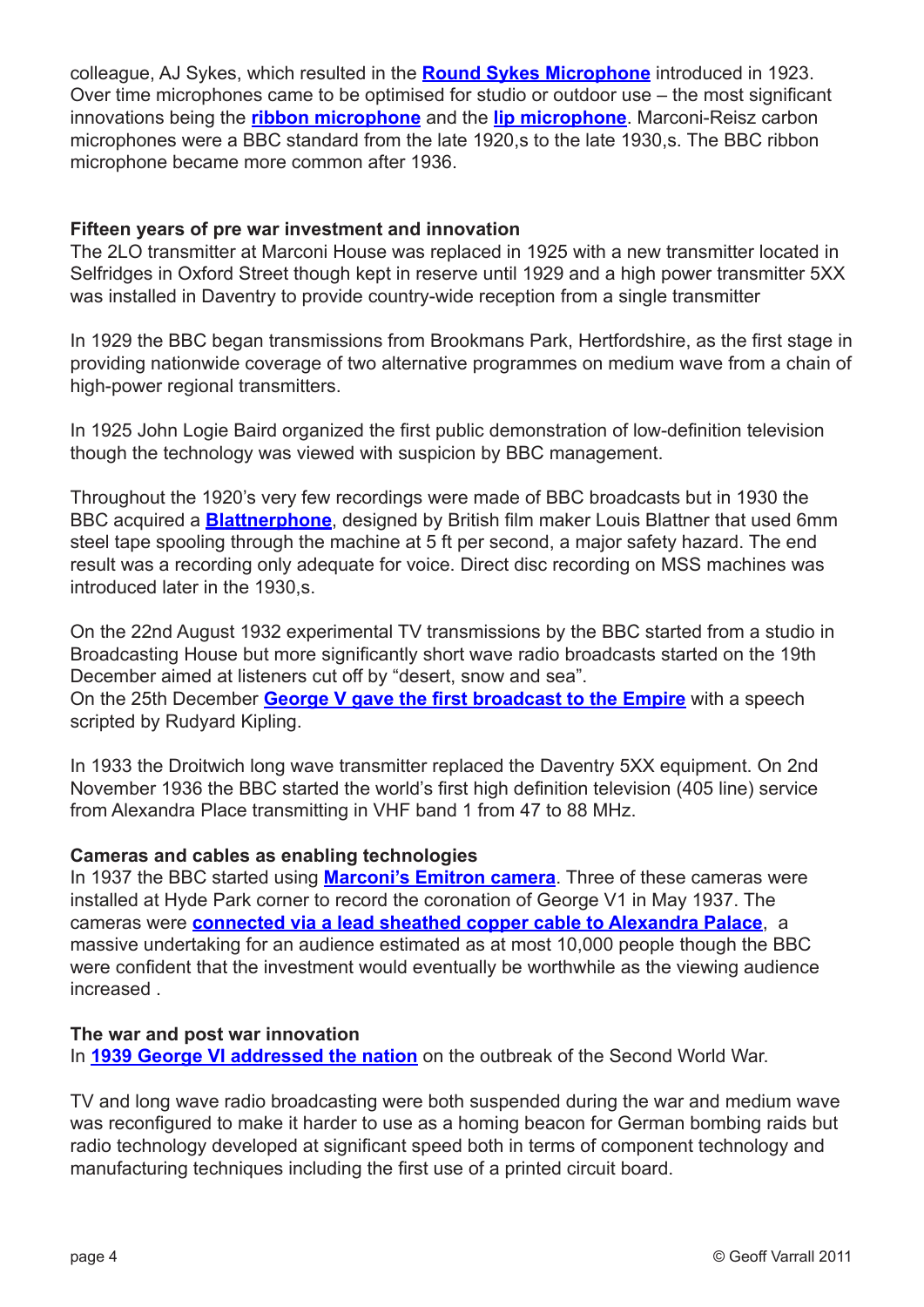

**[Radio with a printed circuit board 1942](http://www.makingthemodernworld.org.uk/icons_of_invention/technology/1939-1968/IC.104/)** Picture courtesy of the Science Museum/SSPL 10439336

These war time advances provided the basis for a great leap forward in TV receiver technology in the immediate post war period. The Bakelite Bush 22 for example was introduced in 1952 and became a popular household item in time for the **[Queen's Coronation](http://www.royal.gov.uk/LatestNewsandDiary/Pressreleases/2003/50factsaboutTheQueensCoronation.aspx)** on June 2nd 1953.



**[The Bakelite Bush TV22 introduced in 1952](http://www.sciencemuseum.org.uk/objects/radio_communication/1971-76.aspx)** Picture courtesy of the Science Museum/SSPL 10307216

On the 10th October 1955 colour TV 405 line test transmissions started from Alexandra Palace and VHF FM broadcasting was introduced. On the 25th December 1957 the **[Queen's](http://www.youtube.com/watch?v=mBRP-o6Q85s)  [Christmas broadcast](http://www.youtube.com/watch?v=mBRP-o6Q85s)** was televised for the first time.

Radio component technology was on the cusp of another revolution courtesy of the transistor. In November 1954 Industrial Development Engineering Associates of Indiana in partnership with Texas Instruments (TI) introduced the Regency TR-1, the world's first pocket transistor radio.

In 1958 the BBC experimentally introduced VERA, the **[Vision Electronic Recording](http://www.youtube.com/watch?v=0f1GDQDB0Ss&feature=related)  [Apparatus](http://www.youtube.com/watch?v=0f1GDQDB0Ss&feature=related)** though it was soon replaced with **[American Ampex equipment, the start of an](http://www.ampex.com/l-corp-history.html)  [era of recorded rather than live television programmes.](http://www.ampex.com/l-corp-history.html)**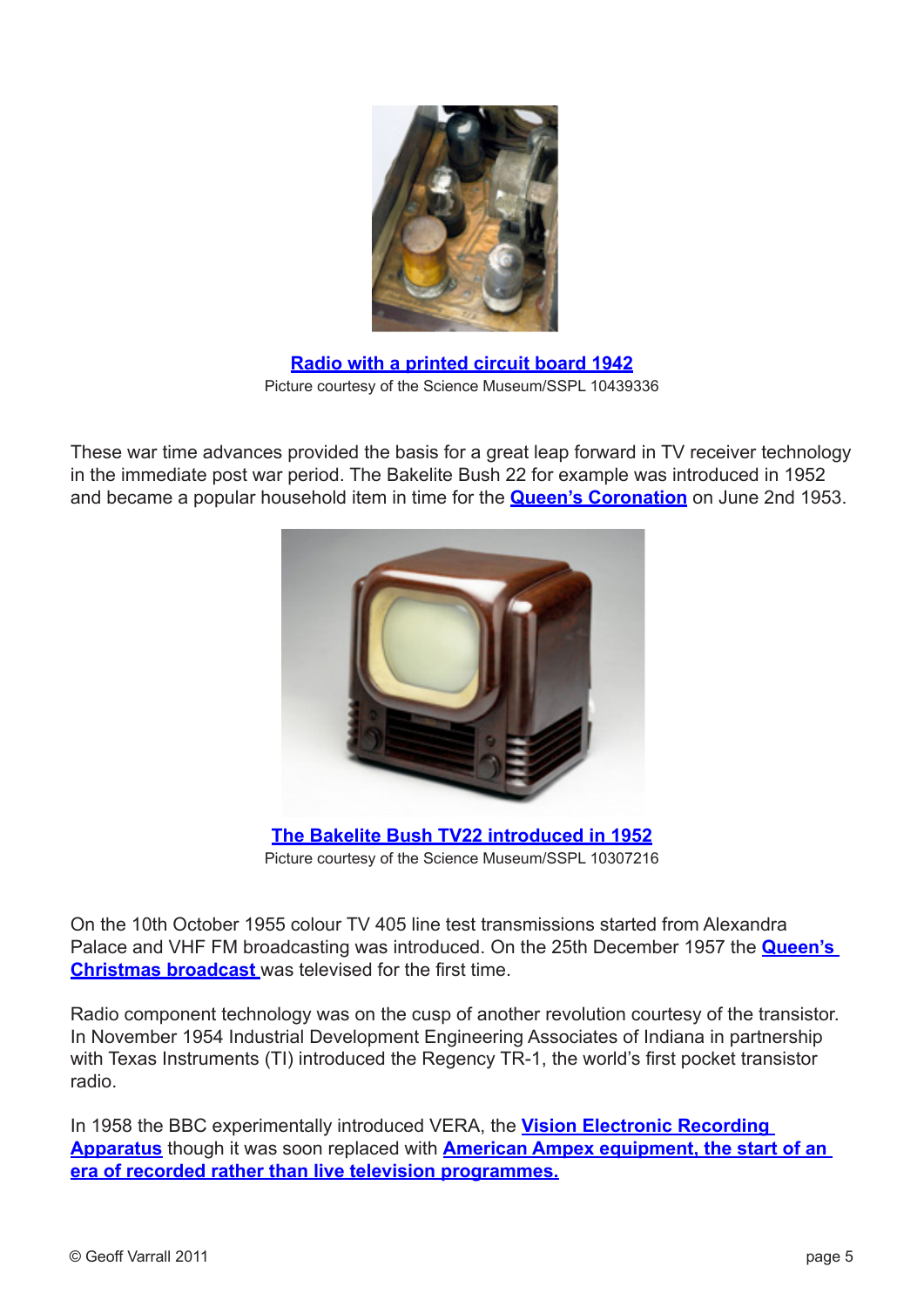## **High fidelity, high definition and colour**

On the 5th May 1958 experimental 625 line television transmissions began. On the 6th May 1960 **[the wedding of Princess Margaret to Antony Armstrong Jones](http://news.bbc.co.uk/onthisday/hi/dates/stories/may/6/newsid_3993000/3993317.stm)** was televised. On the 28th August 1962 stereo radio experimental transmissions began.

UK UHF 625 line television began in 1964 following the allocation of frequencies between 470 and 862 MHz using the PAL 1 standard with a video bandwidth of 5.0 MHz and an audio carrier at 6 MHz supported within an 8 MHz channel. Colour television broadcasts began on BBC2 in 1967. The **[Queens Speech was broadcast in colour.](http://news.bbc.co.uk/onthisday/hi/dates/stories/march/3/newsid_2514000/2514719.stm)**

In 1981 **[Charles and Diana's wedding](http://news.bbc.co.uk/onthisday/hi/dates/stories/july/29/newsid_2494000/2494949.stm)** was televised. The BBC started work on high definition television with parallel work on NICAM (Near Instantaneous Companded Audio Multiplex) which was adopted by the European Broadcasting Union as a standard for terrestrial TV broadcasting in Europe. The BBC's first full scale HDTV production was in 1989

From there inwards the focus has been on the digital revolution. Digital radio **[\(DAB\)](http://www.worlddab.org/)** came on air in 1995 and digital television in DVB T 1998. In December 2009 the UK became the first European country to deploy high definition content on digital terrestrial television (branded as Freeview) using the **[DVB-T2](http://www.dvb.org/technology/dvbt2/index.xml)** transmission standard. Magnetic, optical and solid state storage have also developed in parallel with **[robust storage compression standards](http://www.cs.cf.ac.uk/Dave/Multimedia/node255.html)**. **[Digital Radio](http://www.drm.org/)  [Mondiale](http://www.drm.org/)** is also being considered for long wave, medium wave and short wave radio.

William and Kate's wedding will be televised in high definition and the Queen's opening speech at the Olympics will probably be recorded and possibly broadcast in **[super high definition](http://news.bbc.co.uk/1/hi/programmes/click_online/9045240.stm)**.

#### **Mixed media marriage**

However both the wedding and the Olympics will be mixed media events with radio and TV playing a complementary role to web based media including social media platforms. This is evidenced by multiple web sites presently covering the wedding, **[www.williamkate.com/](http://www.williamkate.com/)** and **[www.theroyalweddingwilliamkate.com/](http://www.theroyalweddingwilliamkate.com/)** being two examples. The Queen is of course also on line now at **[www.royal.gov.uk/](http://www.royal.gov.uk/)** and presumably a royal twitter feed must soon be in prospect.

#### **Political change and progress**

Over 90 years the monarchy has therefore had to adapt to successive broadcasting innovations. Each innovation has made the institution and the personalities involved progressively more exposed to public scrutiny.

This has had a number of negative and occasionally tragic consequences but the overall shift apart from being inevitable can be argued as positive.

Irrespective of whether you are a monarchist or arch republican, the monarchy in practice remains at the heart of our present political system which may have its faults but is apparently better than many other alternatives.

Over the past few weeks broadcasting coupled with the internet has demonstrably triggered political change in Tunisia and most recently Egypt. In both cases the presidency and incumbent politicians had become out of touch with popular opinion with a falsely premised belief that they had a right and entitlement to rule.